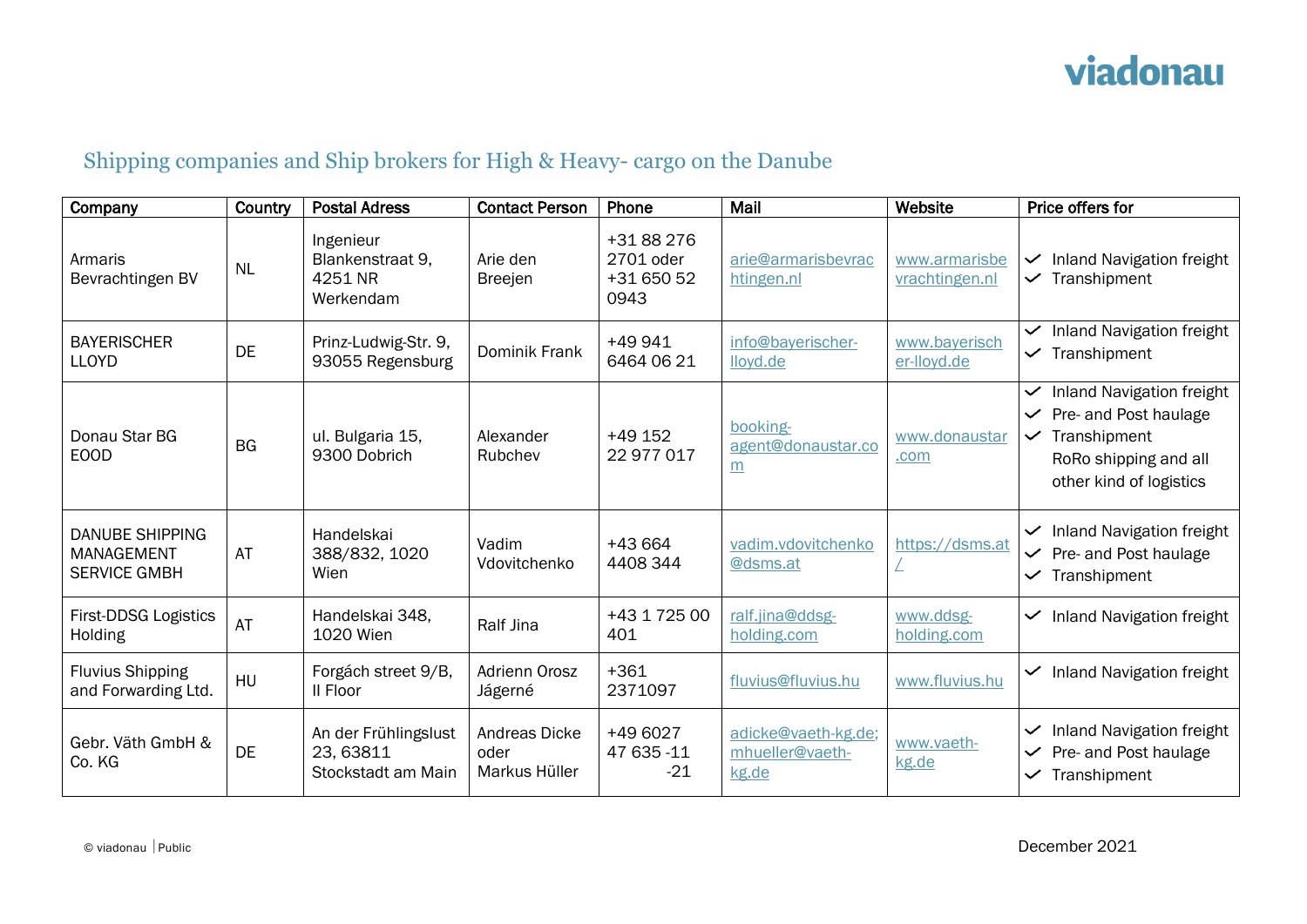## viadonau

| Company                                                       | Country   | <b>Postal Adress</b>                            | <b>Contact Person</b>                | Phone                    | Mail                              | Website                                    | Price offers for                                                                                                          |
|---------------------------------------------------------------|-----------|-------------------------------------------------|--------------------------------------|--------------------------|-----------------------------------|--------------------------------------------|---------------------------------------------------------------------------------------------------------------------------|
| Haeger & Schmidt<br>Logistics (Teil der<br>Felbermayr Gruppe) | <b>DE</b> | Vinckeweg 22,<br>47119 Duisburg                 | <b>Stefan</b><br>Schumacher          | $+49203$<br>8003 235     | projects@haegerund<br>schmidt.com | https://haeger<br>undschmidt.co<br>m/      | Inland Navigation freight<br>$\checkmark$<br>(mainly westbound)<br>Transhipment (support)<br>$\checkmark$                 |
| IZB-CARGO & Co.<br>GmbH                                       | <b>DE</b> | Fahrstraße 9,<br>97855 Triefenstein             | <b>Klaus Ludorf</b><br>Julia Steffen | +49 93 95 97<br>220      | izb-cargo@t-<br>online.de         | www.izb-<br>cargo.de                       | Inland Navigation freight<br>$\checkmark$<br>Transhipment<br>$\checkmark$                                                 |
| Kühne + Nagel<br>Euroshipping GmbH                            | <b>DE</b> | Linzer Straße 13.<br>93055 Regensburg           | Heinz Sopper                         | $+49$<br>941 6080<br>520 | heinz.sopper@kueh<br>ne-nagel.com | www.kuehne-<br>nagel.com                   | Inland Navigation freight<br>$\checkmark$<br>Transhipment (just for<br>Regensburg, Straubing,<br>Passau)                  |
| MSG eG                                                        | <b>DE</b> | Südliche<br>Hafenstraße 15,<br>97080 Würzburg   | <b>Eduard Hausen</b>                 | +49 931<br>9081 139      | Disposition@msgeg.<br>de          | www.msgeg.de                               | <b>Inland Navigation freight</b><br>$\checkmark$<br>$\checkmark$ Transhipment                                             |
| <b>MULTINAUT</b><br>Donaulogistik GmbH                        | AT        | Handelskai 388 /<br>Top 662, 1020<br>Wien       | Valdet Farizi                        | +43 1729 50<br>55 14     | vfarizi@mn-dlg.com                |                                            | <b>Inland Navigation freight</b><br>$\checkmark$<br>Pre- and Post haulage<br>$\checkmark$<br>Transhipment<br>$\checkmark$ |
| PAN EUROPE LINE<br><b>GMBH</b>                                | AT        | Straußengasse<br>15/10, 1050 Wien               | Walter<br>Schweifer                  | +43 664 35<br>78 447     | w.schweifer@paneu<br>ropeline.com | www.paneurop<br>eline.com                  | $\checkmark$ Inland Navigation freight                                                                                    |
| Panta Rhei<br>Befrachtungs- und<br><b>Speditions GmbH</b>     | AT        | Europaring<br>A04/401, 2345<br>Brunn am Gebirge | Peter Dobias                         | +43 2236<br>379777       | dobias@p-r.at                     | www.pr-<br>shipping.at                     | <b>Inland Navigation freight</b><br>$\vee$ Pre- and Post haulage<br>Transhipment<br>$\checkmark$                          |
| Plimsoll Zrt.                                                 | HU        | 1139 Budapest<br>Forgách utca 9/B               | Zsófia Béres                         | +36 1 210<br>9802        | zsberes@plimsoll.hu               | www.plimsoll.h<br>$\underline{\mathsf{u}}$ | <b>Inland Navigation freight</b><br>Pre- and Post haulage<br>$\checkmark$<br>Transhipment<br>$\checkmark$                 |
| <b>Rhenus PartnerShip</b><br>Austria GmbH                     | AT        | Karl-Mierka Straße<br>7-9, 3500 Krems           | Michael Plöch                        | +43 2732<br>73571229     | chartering@at.rhenu<br>s.com      | www.rhenus-<br>hafenkrems.co<br>m          | <b>Inland Navigation freight</b><br>$\checkmark$<br>Pre- and Post haulage<br>$\checkmark$<br>Transhipment<br>$\checkmark$ |

 $\circ$  viadonau Public December 2021